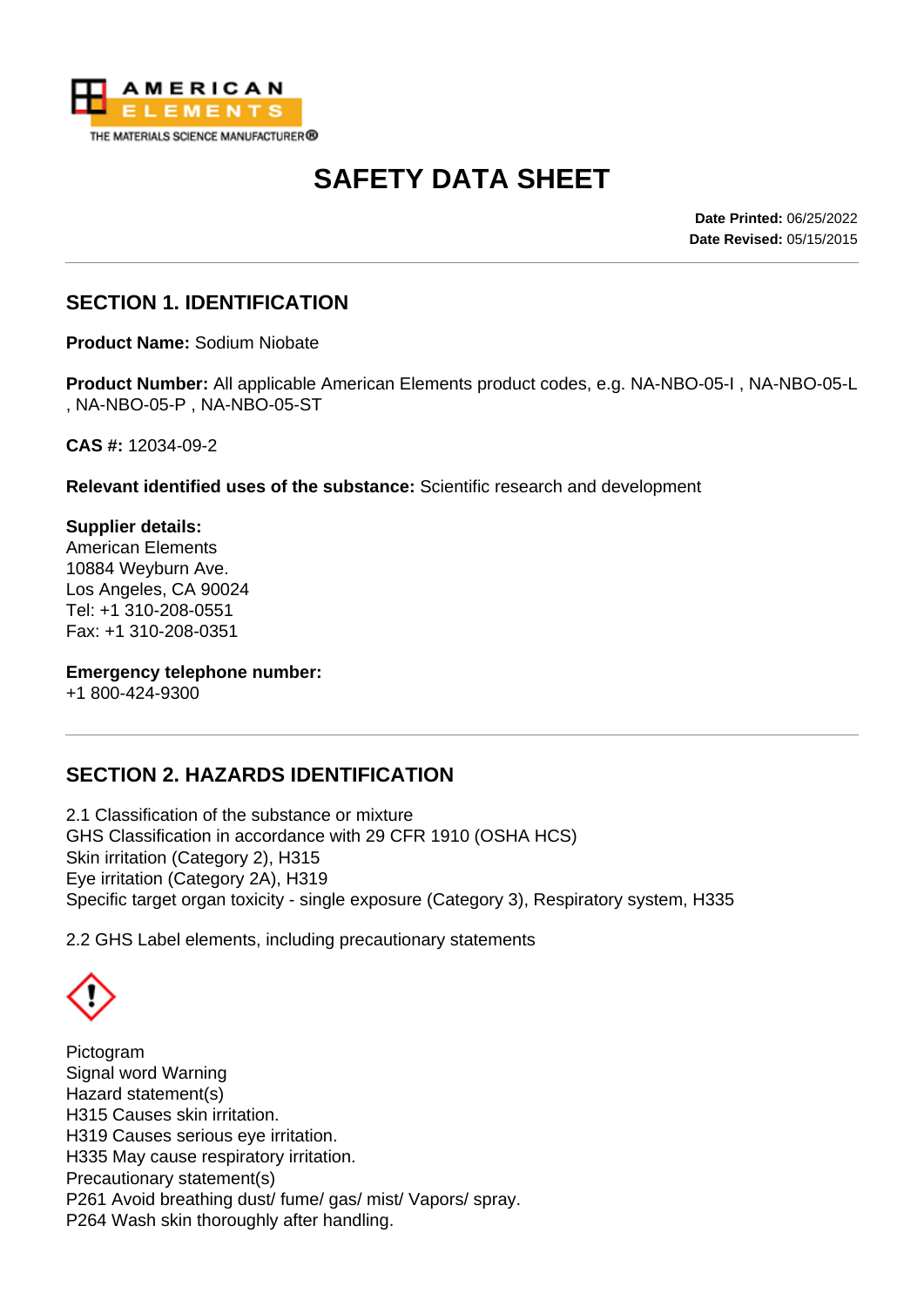P271 Use only outdoors or in a well-ventilated area.

P280 Wear protective gloves/ eye protection/ face protection.

P302 + P352 IF ON SKIN: Wash with plenty of soap and water.

P304 + P340 IF INHALED: Remove victim to fresh air and keep at rest in a position comfortable for breathing.

P305 + P351 + P338 IF IN EYES: Rinse cautiously with water for several minutes. Remove contact lenses, if present and easy to do. Continue rinsing.

P312 Call a POISON CENTER or doctor/ physician if you feel unwell.

P321 Specific treatment (see supplemental first aid instructions on this label).

P332 + P313 If skin irritation occurs: Get medical advice/ attention.

P337 + P313 If eye irritation persists: Get medical advice/ attention.

P362 Take off contaminated clothing and wash before reuse.

P403 + P233 Store in a well-ventilated place. Keep container tightly closed. P405 Store locked up.

P501 Dispose of contents/ container to an approved waste disposal plant.

2.3 Hazards not otherwise classified (HNOC) or not covered by GHS - none

# **SECTION 3. COMPOSITION/INFORMATION ON INGREDIENTS**

3.1 Substances Formula : NaNbO3 Molecular Weight : 163.89 g/mol CAS-No. : 12034-09-2 EC-No. : 234-798-9 Hazardous components Component Classification Concentration Sodium niobate Skin Irrit. 2; Eye Irrit. 2A; STOT SE 3; H315, H319, H335

### **SECTION 4. FIRST AID MEASURES**

4.1 Description of first aid measures

General advice

Consult a physician. Show this safety data sheet to the doctor in attendance.Move out of dangerous area.

If inhaled

-

If breathed in, move person into fresh air. If not breathing, give artificial respiration. Consult a physician.

In case of skin contact

Wash off with soap and plenty of water. Consult a physician.

In case of eye contact

Rinse thoroughly with plenty of water for at least 15 minutes and consult a physician.

If swallowed

Never give anything by mouth to an unconscious person. Rinse mouth with water. Consult a physician. 4.2 Most important symptoms and effects, both acute and delayed

The most important known symptoms and effects are described in the labelling (see section 2.2) and/or in section 11

4.3 Indication of any immediate medical attention and special treatment needed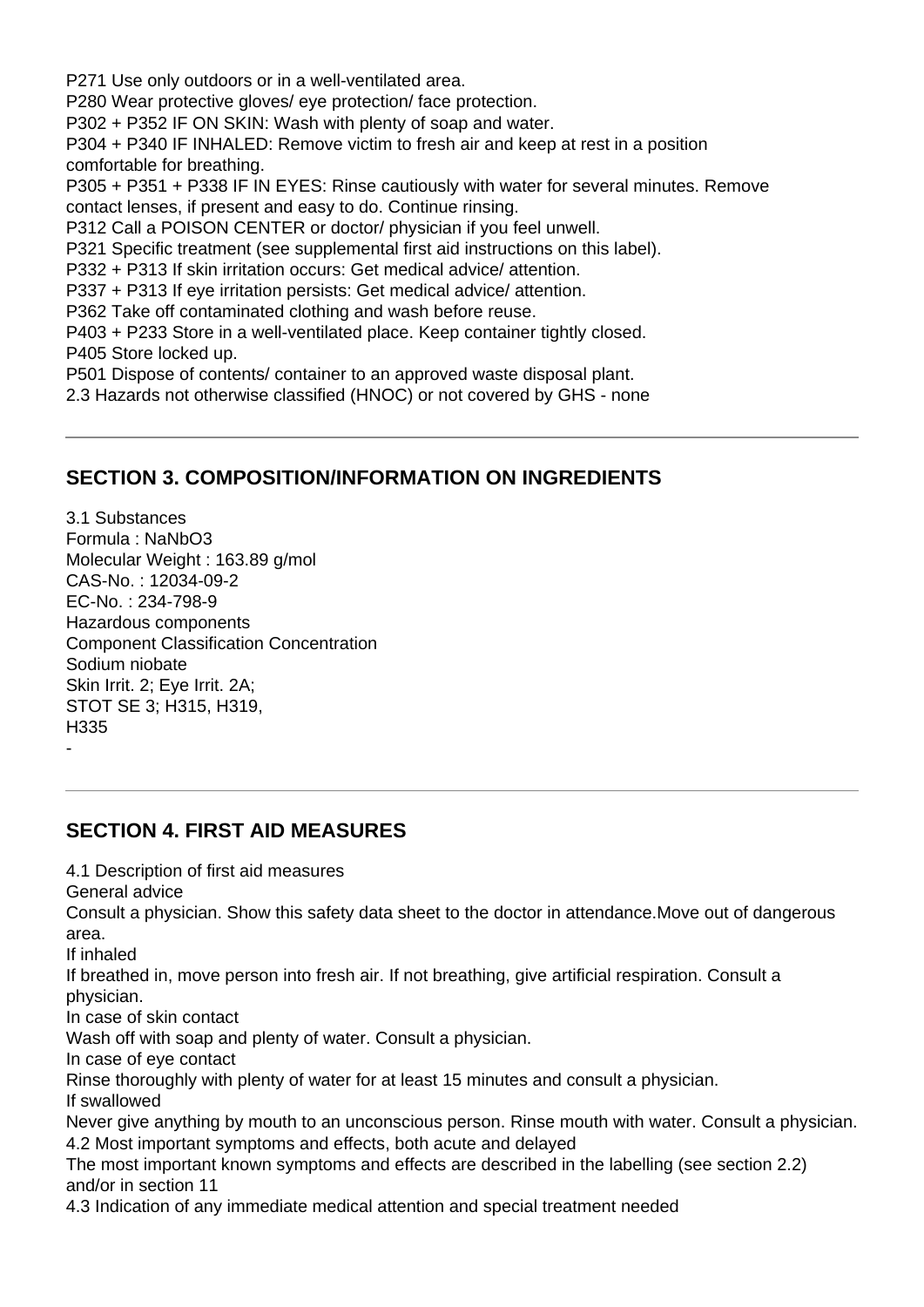## **SECTION 5. FIREFIGHTING MEASURES**

5.1 Extinguishing media Suitable extinguishing media Use water spray, alcohol-resistant foam, dry chemical or carbon dioxide. 5.2 Special hazards arising from the substance or mixture Sodium oxides, niobium oxides 5.3 Advice for firefighters Wear self contained breathing apparatus for fire fighting if necessary. 5.4 Further information no data available

### **SECTION 6. ACCIDENTAL RELEASE MEASURES**

6.1 Personal precautions, protective equipment and emergency procedures Use personal protective equipment. Avoid dust formation. Avoid breathing Vapors, mist or gas. Ensure adequate ventilation. Evacuate personnel to safe areas. Avoid breathing dust. For personal protection see section 8. 6.2 Environmental precautions Do not let product enter drains. 6.3 Methods and materials for containment and cleaning up Pick up and arrange disposal without creating dust. Sweep up and shovel. Keep in suitable, closed containers for disposal. 6.4 Reference to other sections For disposal see section 13.

### **SECTION 7. HANDLING AND STORAGE**

7.1 Precautions for safe handling

Avoid contact with skin and eyes. Avoid formation of dust and aerosols.

Provide appropriate exhaust ventilation at places where dust is formed.Normal measures for preventive fire protection.

For precautions see section 2.2.

7.2 Conditions for safe storage, including any incompatibilities

Keep container tightly closed in a dry and well-ventilated place.

Keep in a dry place.

7.3 Specific end use(s)

Apart from the uses mentioned in section 1.2 no other specific uses are stipulated

#### **SECTION 8. EXPOSURE CONTROLS/PERSONAL PROTECTION**

8.1 Control parameters Components with workplace control parameters Contains no substances with occupational exposure limit values.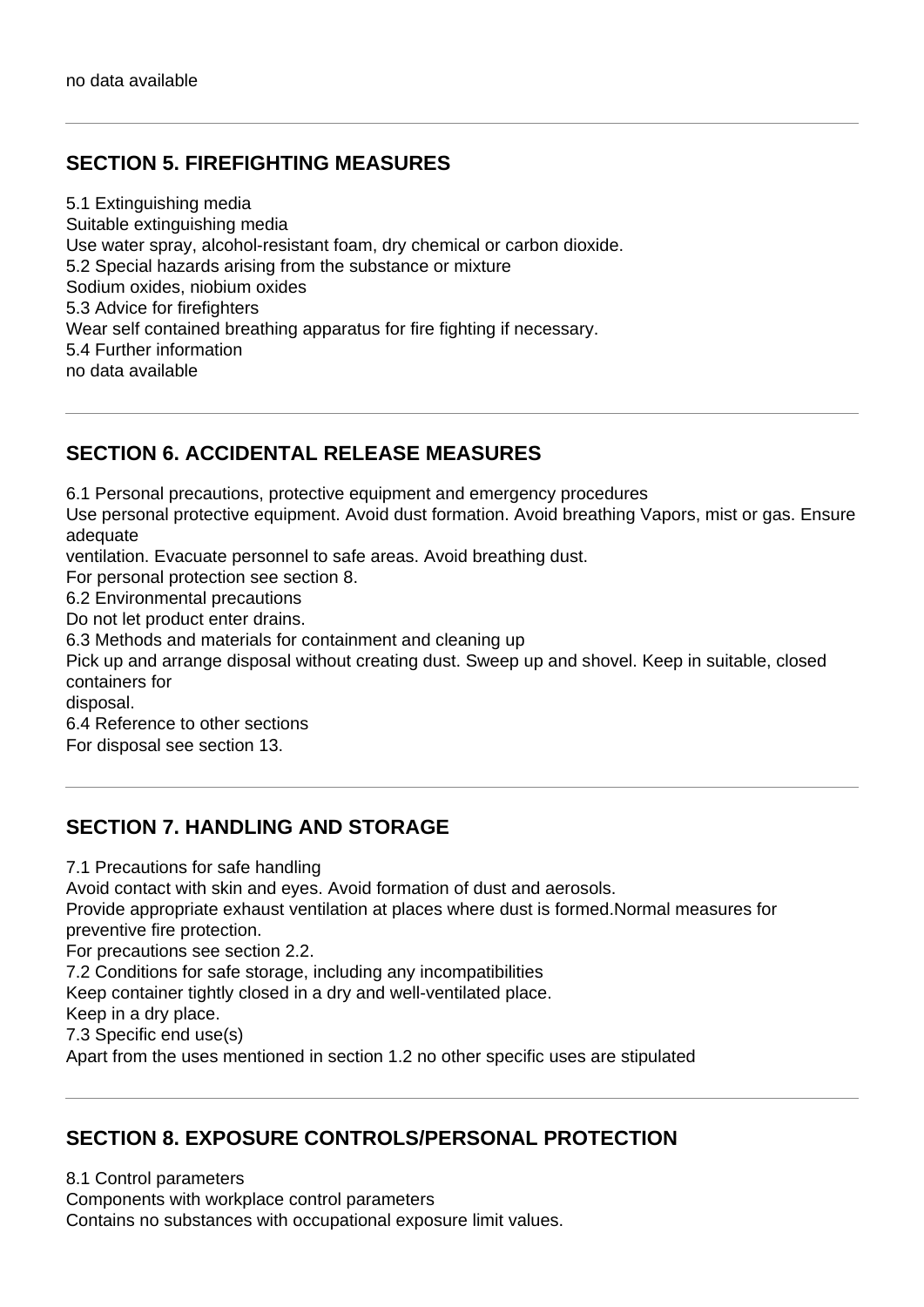8.2 Exposure controls Appropriate engineering controls Handle in accordance with good industrial hygiene and safety practice. Wash hands before breaks and at the end of workday. Personal protective equipment Eye/face protection Safety glasses with side-shields conforming to EN166 Use equipment for eye protection tested and approved under appropriate government standards such as NIOSH (US) or EN 166(EU). Skin protection Handle with gloves. Gloves must be inspected prior to use. Use proper glove removal technique (without touching glove's outer surface) to avoid skin contact with this product. Dispose of contaminated gloves after use in accordance with applicable laws and good laboratory practices. Wash and dry hands. Body Protection impervious clothing, The type of protective equipment must be selected according to the concentration and amount of the dangerous substance at the specific workplace. Respiratory protection For nuisance exposures use type P95 (US) or type P1 (EU EN 143) particle respirator.For higher level protection use type OV/AG/P99 (US) or type ABEK-P2 (EU EN 143) respirator cartridges. Use respirators and components tested and approved under appropriate government standards such as NIOSH (US) or CEN (EU). Control of environmental exposure

Do not let product enter drains.

# **SECTION 9. PHYSICAL AND CHEMICAL PROPERTIES**

9.1 Information on basic physical and chemical properties a) Appearance Form: powder Colour: off-white b) Odor no data available c) Odor Threshold no data available d) pH no data available e) Melting point/freezing point no data available f) Initial boiling point and boiling range no data available g) Flash point not applicable h) EVaporation rate no data available i) Flammability (solid, gas) no data available j) Upper/lower flammability or explosive limits no data available k) Vapor pressure no data available l) Vapor density no data available m) Relative density no data available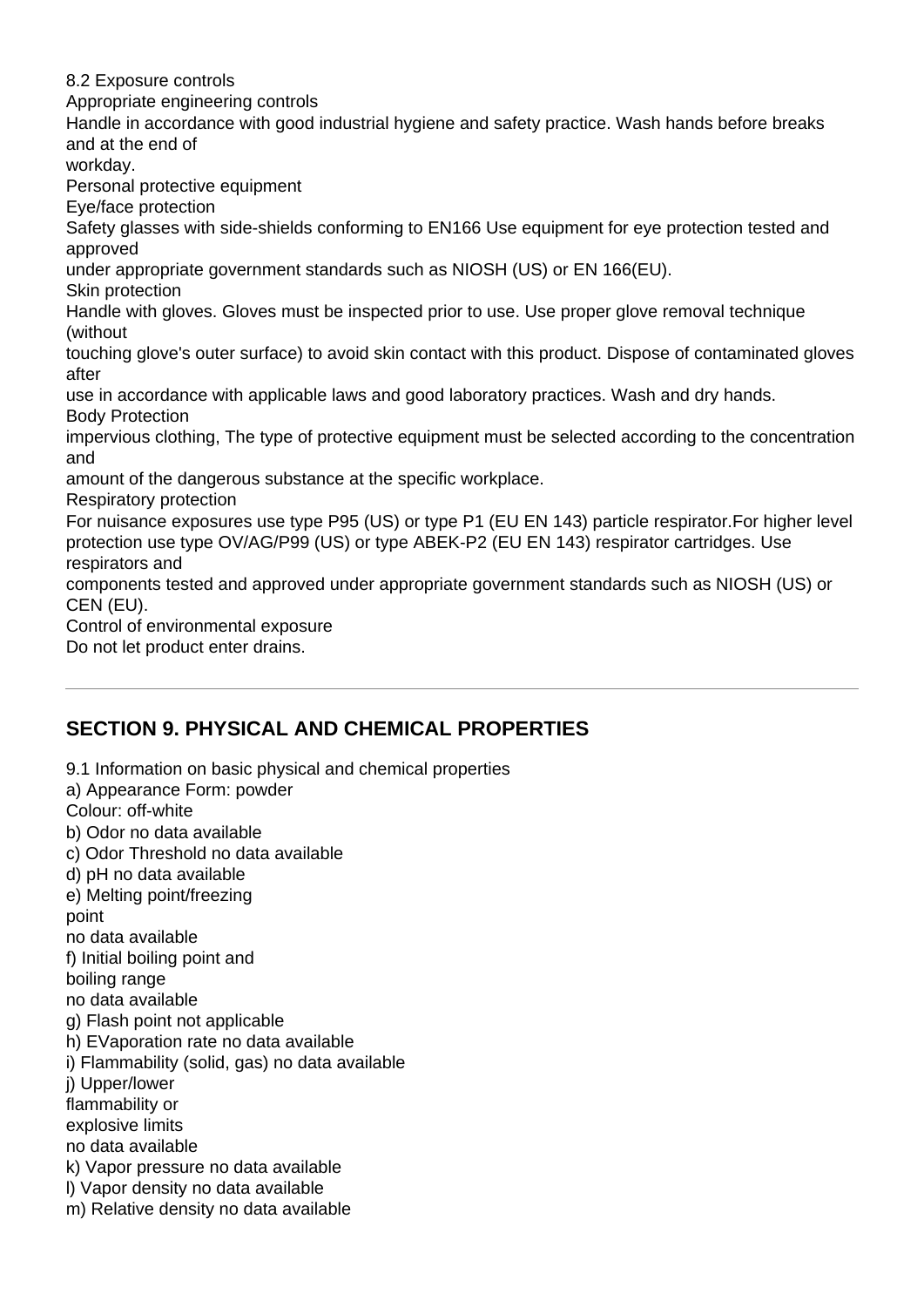n) Water solubility no data available o) Partition coefficient: noctanol/ water no data available p) Auto-ignition temperature no data available q) Decomposition temperature no data available r) Viscosity no data available s) Explosive properties no data available t) Oxidizing properties no data available 9.2 Other safety information no data available

#### **SECTION 10. STABILITY AND REACTIVITY**

10.1 Reactivity no data available 10.2 Chemical stability Stable under recommended storage conditions. 10.3 Possibility of hazardous reactions no data available 10.4 Conditions to avoid no data available 10.5 Incompatible materials Strong acids, Strong bases 10.6 Hazardous decomposition products Other decomposition products - no data available In the event of fire: see section 5

#### **SECTION 11. TOXICOLOGICAL INFORMATION**

11.1 Information on toxicological effects Acute toxicity no data available Inhalation: no data available Dermal: no data available no data available Skin corrosion/irritation no data available Serious eye damage/eye irritation no data available Respiratory or skin sensitisation no data available Germ cell mutagenicity no data available **Carcinogenicity** IARC: No component of this product present at levels greater than or equal to 0.1% is identified as probable, possible or confirmed human carcinogen by IARC.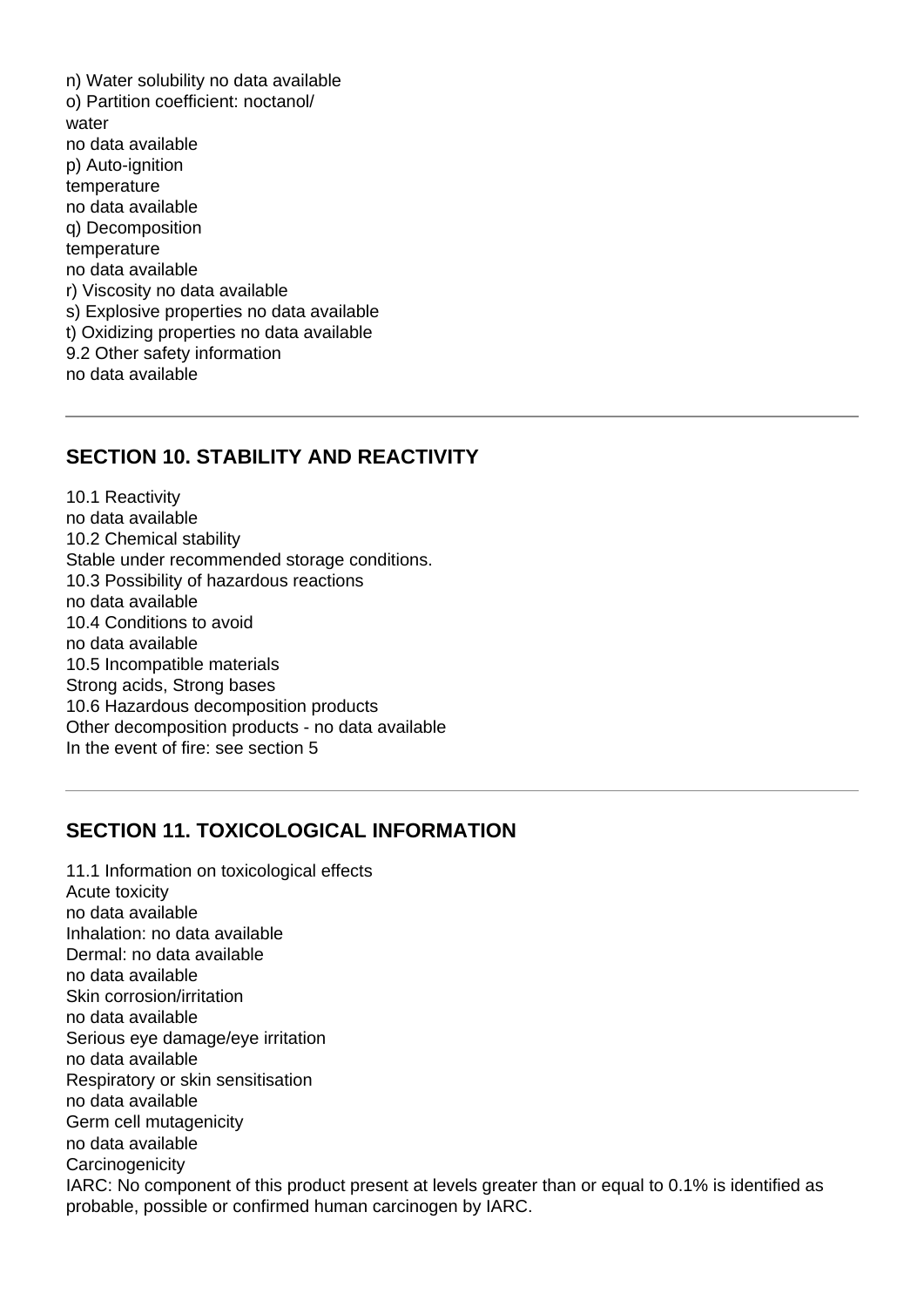ACGIH: No component of this product present at levels greater than or equal to 0.1% is identified as a carcinogen or potential carcinogen by ACGIH. NTP: No component of this product present at levels greater than or equal to 0.1% is identified as a known or anticipated carcinogen by NTP. OSHA: No component of this product present at levels greater than or equal to 0.1% is identified as a carcinogen or potential carcinogen by OSHA. Reproductive toxicity no data available no data available Specific target organ toxicity - single exposure Inhalation - May cause respiratory irritation. Specific target organ toxicity - repeated exposure no data available Aspiration hazard no data available Additional Information RTECS: Not available Dermatitis, To the best of our knowledge, the chemical, physical, and toxicological properties have not been thoroughly investigated. Stomach - Irregularities - Based on Human Evidence Stomach - Irregularities - Based on Human Evidence

## **SECTION 12. ECOLOGICAL INFORMATION**

12.1 Toxicity no data available 12.2 Persistence and degradability no data available 12.3 Bioaccumulative potential no data available 12.4 Mobility in soil no data available 12.5 Results of PBT and vPvB assessment PBT/vPvB assessment not available as chemical safety assessment not required/not conducted 12.6 Other adverse effects no data available

# **SECTION 13. DISPOSAL CONSIDERATIONS**

13.1 Waste treatment methods Product Offer surplus and non-recyclable solutions to a licensed disposal company. Contaminated packaging Dispose of as unused product.

### **SECTION 14. TRANSPORT INFORMATION**

DOT (US) Not dangerous goods